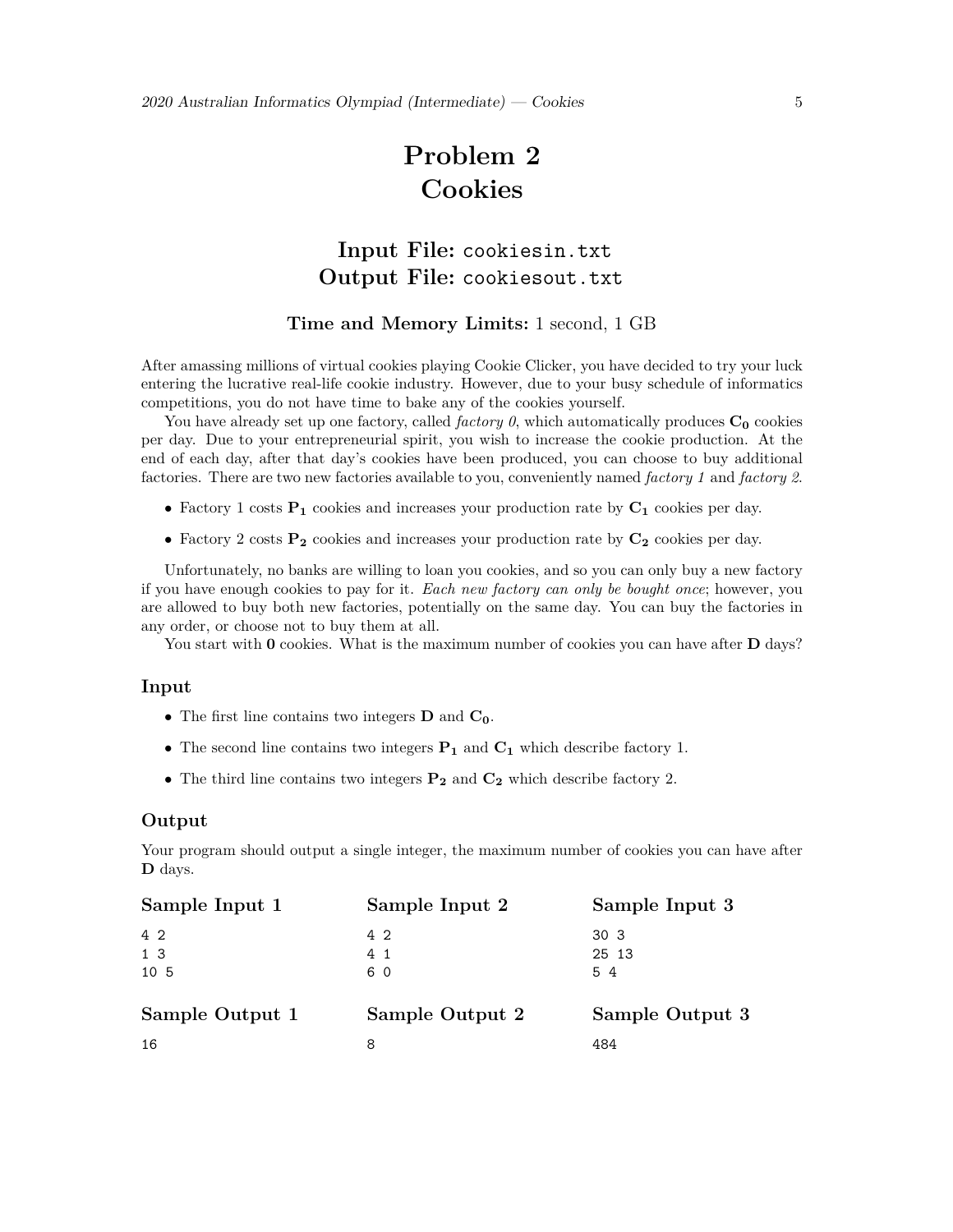#### **Explanation**

In the first sample input, you have  $D = 4$  days to produce cookies. You begin with a production rate of  $\mathbf{C_0} = \mathbf{2}$  cookies per day.

- At the end of the first day, you have 2 cookies, and can afford to buy factory 1 for  $P_1 = 1$ cookie. This leaves you with 1 cookie left over, and your production rate is increased by  $C_1 = 3$  cookies. You will now produce 5 cookies per day.
- You produce 15 cookies over the remaining 3 days, causing you to finish with 16 cookies. This is the maximum number of cookies you can produce.



In the second sample input, you have  $D = 4$  days to produce cookies. You begin with a production rate of  $C_0 = 2$  cookies per day.

If you do not buy any upgrades, you finish with 8 cookies after 4 days. This is the maximum number of cookies you can produce.

In the third sample input, you have  $D = 30$  days to produce cookies. You begin with a production rate of  $C_0 = 3$  cookies per day.

- After day 2 you have 6 cookies, and can afford to buy factory 2 for  $P_2 = 5$  cookies. This leaves you with 1 cookie left over, and your production rate is increased by  $C_2 = 4$ . You will now produce 7 cookies per day.
- After day 6, you have 29 cookies and can afford to buy factory 1 for  $P_1 = 25$  cookies. This leaves you with 4 cookies left over, and your production rate is increased by  $C_1 = 13$ . You will now produce 20 cookies per day.
- Over the next 24 days, you produce 480 cookies, causing you to finish with 484 cookies. This is the maximum number of cookies you can produce.